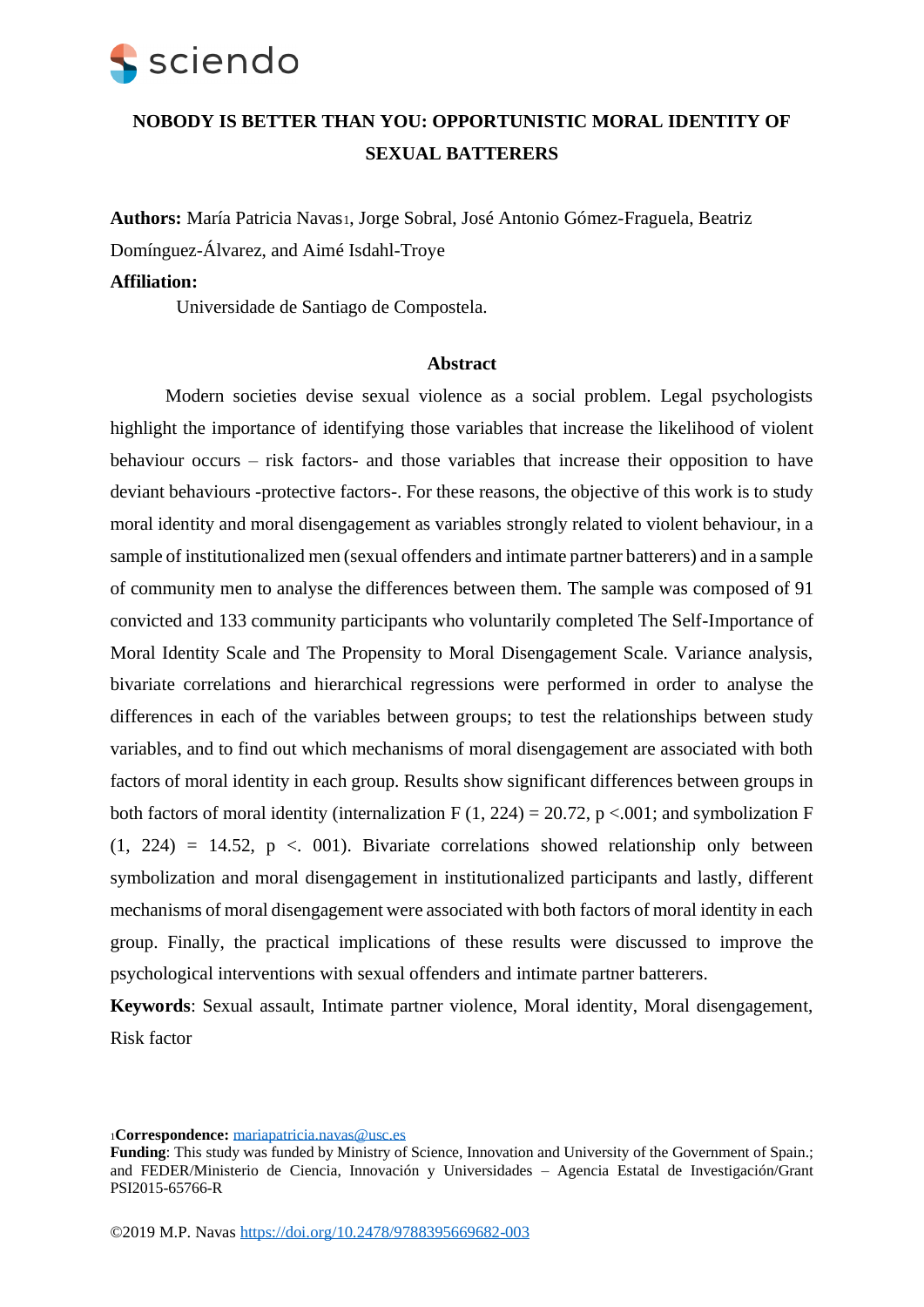#### **Introduction**

Modern societies devise sexual violence as a social problem, which is in the cross hairs of the media, and concerns both citizens and public authorities. In Spain, the National Institute of Statistics (INE) registered 29.008 cases of women victims of interpersonal violence (with protective order or precautionary measures) during 2017. This number has increased by 2.6% compared to the previous year. In addition, the Crime Report, published by the Ministry of Interior of Spain in 2018, indicates that there has been an increase in sexual assaults with penetration of 22.7% compared to the same period of 2017.

Forensic professionals who work with these types of criminals, in the service of the courts or in prisons, face increasing pressure to effectively assess risk´s levels of recidivism (Craig, Browne, Beech & Strigner 2006). Criminal psychology research highlights the importance of identifying all contextual, temperamental and sociocognitive variables that increase the likelihood of violent behaviour will occur -risk factors- and those variables that increase their opposition to have deviant behaviours -protective factors- (Lösel  $\&$  Farrington, 2012). In this sense, the study of moral development in this context is of special interest, as it is already equated in the old Roman law with dolo capacitas or discernment (Ríos, 1977). The offenders, like the rest of the population, choose their behaviour based on their perception of available options. However, they differ from other people in perceiving certain situations, as a legitimate option and not as a sexual offence. Accordingly, one of the predictive variables with more interest for the understanding of (im)moral behaviour is moral identity (Hardy & Carlo, 2011).

Previous literature indicates that the development of moral judgment is a necessary but not sufficient condition for the maturity of moral action. Therefore, the moral identity is a construct that arises in an effort to understand this gap between judgment and moral action. Moral identity refers to the importance of morality for the self (Hardy & Carlo, 2011). This construct has motivational nature and, as Aquino & Reed (2002) indicate, it is composed of two different dimensions: one public or social (symbolization) and other private or personal (internalization). The internalization dimension affects the association strength between moral traits and self-concept. The symbolization dimension acquires a more general sensitivity to the moral self as a social object, whose actions in the world, can report that one has these characteristics. Both dimensions allow that values such as being honest, compassionate, fair and generous to be central to the definition of personal identity. For that matter, it is coherent to think that people with high scores of moral identity are often more involved in moral actions.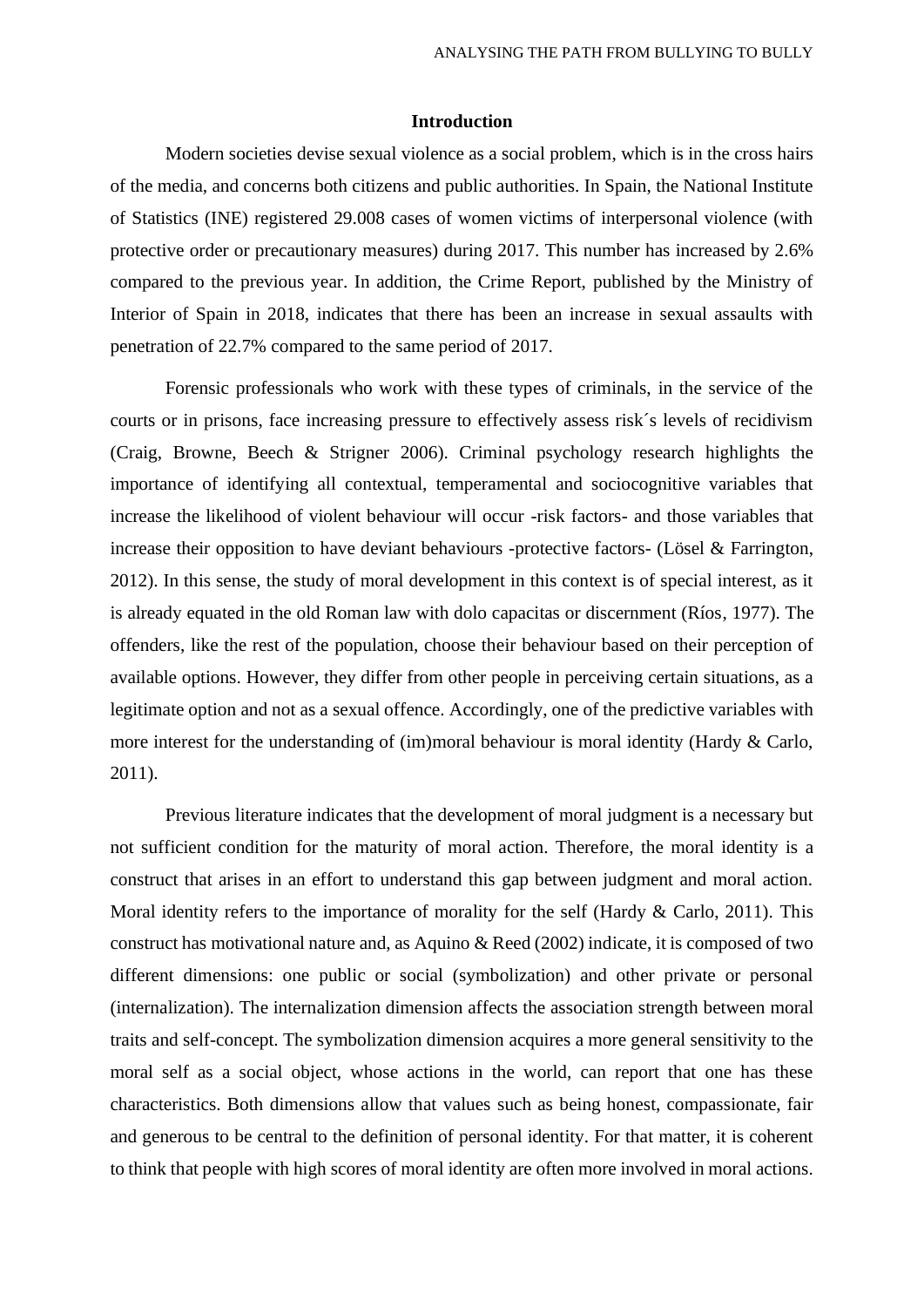This statement is supported by several empirical studies and reviews, as meta-analysis conducted recently by Hertz & Krettenauer (2016), where the relationship between identity and moral action provides a moderate effect size  $(r = .22)$ .

Although moral identity has not yet been studied in sexual offenders nor in intimate partner batterers, other studies point to the opinions of individuals and their behaviour do not necessarily concur (Batson, 2011). Individuals may be wrong about what really defines or matters to them. In addition, they may want to create a moral identity to leave a fair impression on others. Hence, moral identity and real behaviour would be widely disengaged (Vecina & Marzana, 2016). Thus, some studies have shown that individuals are mainly motivated to maintain a positive moral identity, while avoiding the costs of behaving morally (Batson, Thompson & Chen, 2002).

This moral opportunism could be facilitated by one of the social-cognitive variables strongly related to antisocial and violent behaviour, the moral disengagement (Bandura, 1986, Moore, Detert, Treviño, Baker & Mayer, 2012). Bandura (1986) indicates that the moral agency, as an internal system of behaviour self-regulation, could be activated mainly in two ways: preventing the individual from engaging in violent behaviour - in order to avoid cognitive dissonance and negative self-sanctions - or disengaged morally to favour their engagement in them through justifications that make those behaviours reprehensible, socially acceptable and fair (Fuik, 2014). Consequently, moral disengagement is a mechanism that takes place when moral self-sanctions are disabled, resulting in the disinhibition of violent behaviours and terrible acts against others.

This moral disengagement occurs through eight cognitive mechanisms, which in turn are grouped into four major categories (Bandura, Barberanelli, Caprara, & Pastorelli, 1996). Firstly, individuals would change their perceptions of victims, blaming it either for causing reprehensible behaviour, or for dehumanizing it in some way (Hymel, Schonert-Reichl, Bonanno, Vaillancourt & Rock Henderson, 2010). Secondly, another category allows individuals to misrepresent or ignore the damaging consequences of the act. Thirdly, individuals can minimize their role of agent over behaviour, shifting responsibility to a third party or spreading responsibility for a larger group or context. Finally, in the latter category, individuals can cognitively restructure reprehensible behaviour (Risser & Eckert, 2016).

For the aforementioned reasons, the aim of this work is to study moral identity and moral disengagement in a sample of institutionalized men (sexual offenders and intimate partner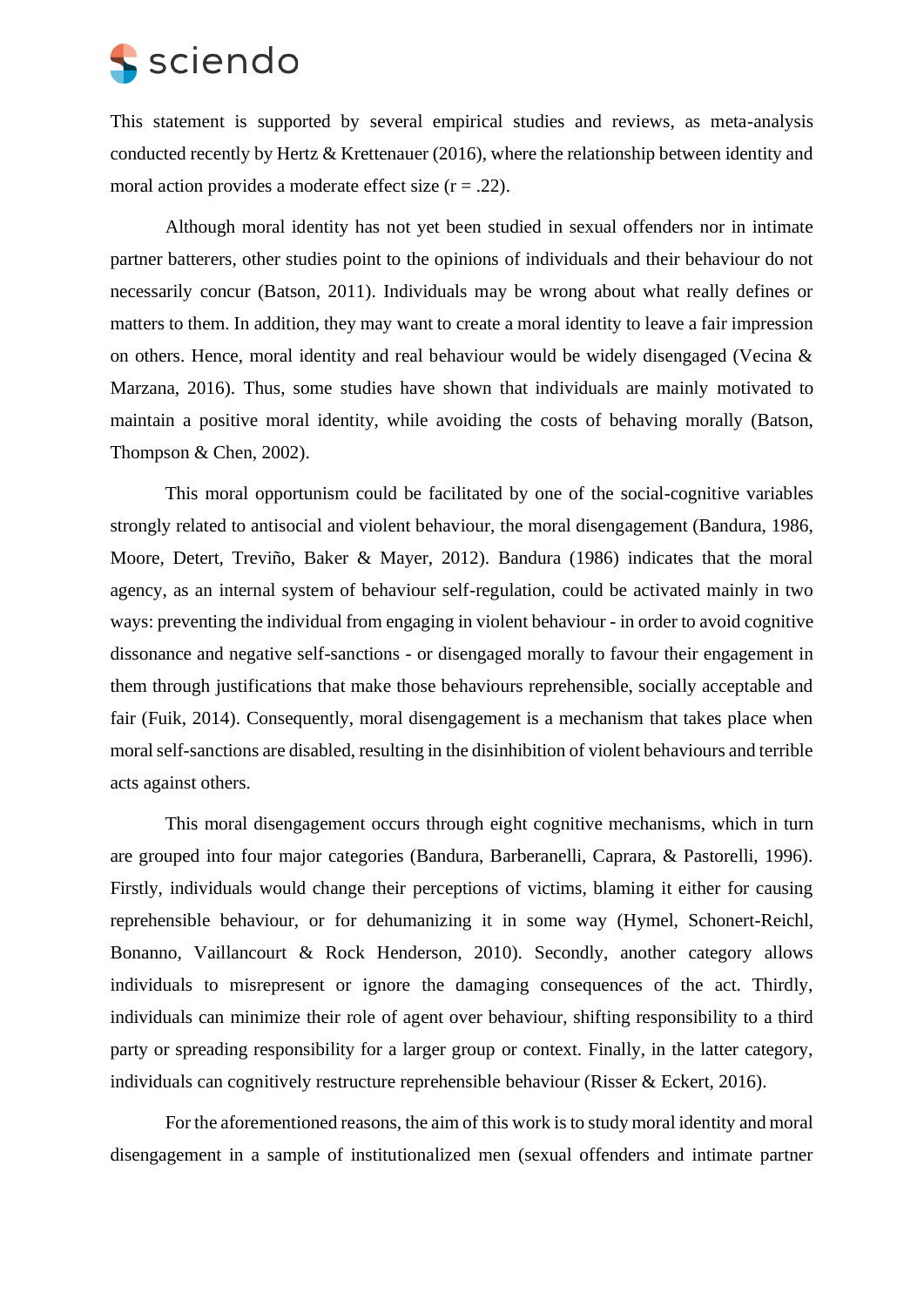batterers) and in a community sample to analyse the differences between them. Thus, we firstly hypothesize, that men institutionalized for sexual crimes will have higher scores in identity and moral disengagement than non-institutionalized men; secondly, that the relations between both independent variables will be greater in the group of institutionalized participants; and, thirdly, that the moral disengagement´s mechanisms used to preserve the moral identity in both groups will vary between groups.

#### **Method**

### **Participants**

The sample of this work was composed of two groups of participants, institutionalized and non-institutionalized.

The institutionalized sample was composed of 91 men, coming from all the Correctional Centres of the Autonomous Community of Galicia, aged between 18 and 75 years (*M* = 43.24,  $SD = 11.23$ ). From all of them, 32 were convicted of sexual assault and 59 for intimate partner violence. The majority were Spanish (72%), and they indicated a medium-low academic level (64.3% primary). Likewise, intentional sampling was used to form this sample.

The non-institutionalized sample was composed of 133 men, from Pontevedra (54.1%), Lugo (21.8%), A Coruña (18.8%) and Ourense (5.3%) and aged between 18 and 75 years ( $M =$ 42.24,  $SD = 10.75$ ). Regarding their academic level, 19.5% had done primary, 30.1% secondary, 27.1% professional training and 23.2% university studies. In addition, incidental sampling was used to form this sample.

#### **Measurements**

Moral Identity. The first measure was The Self-Importance of Moral Identity Scale. This 10-item scale (Aquino & Reed,2002) was designed to measure moral identity or the degree to which individuals' self-concepts focus on moral traits. The scale consists of two subscales: Internalization, or the degree to which private views of oneself are focused on moral traits; and Symbolization, or the degree to which moral traits are reflected in the individual's actions in the world. Participants were given a list of nine moral traits (e.g., caring, fair, hardworking) and were asked to rate the extent to which they agree/disagree with statements regarding these traits using a 7 point scale. A sample item for the Internalization subscale is "Being someone who has these characteristics is an important part of who I am" and for the Symbolization subscale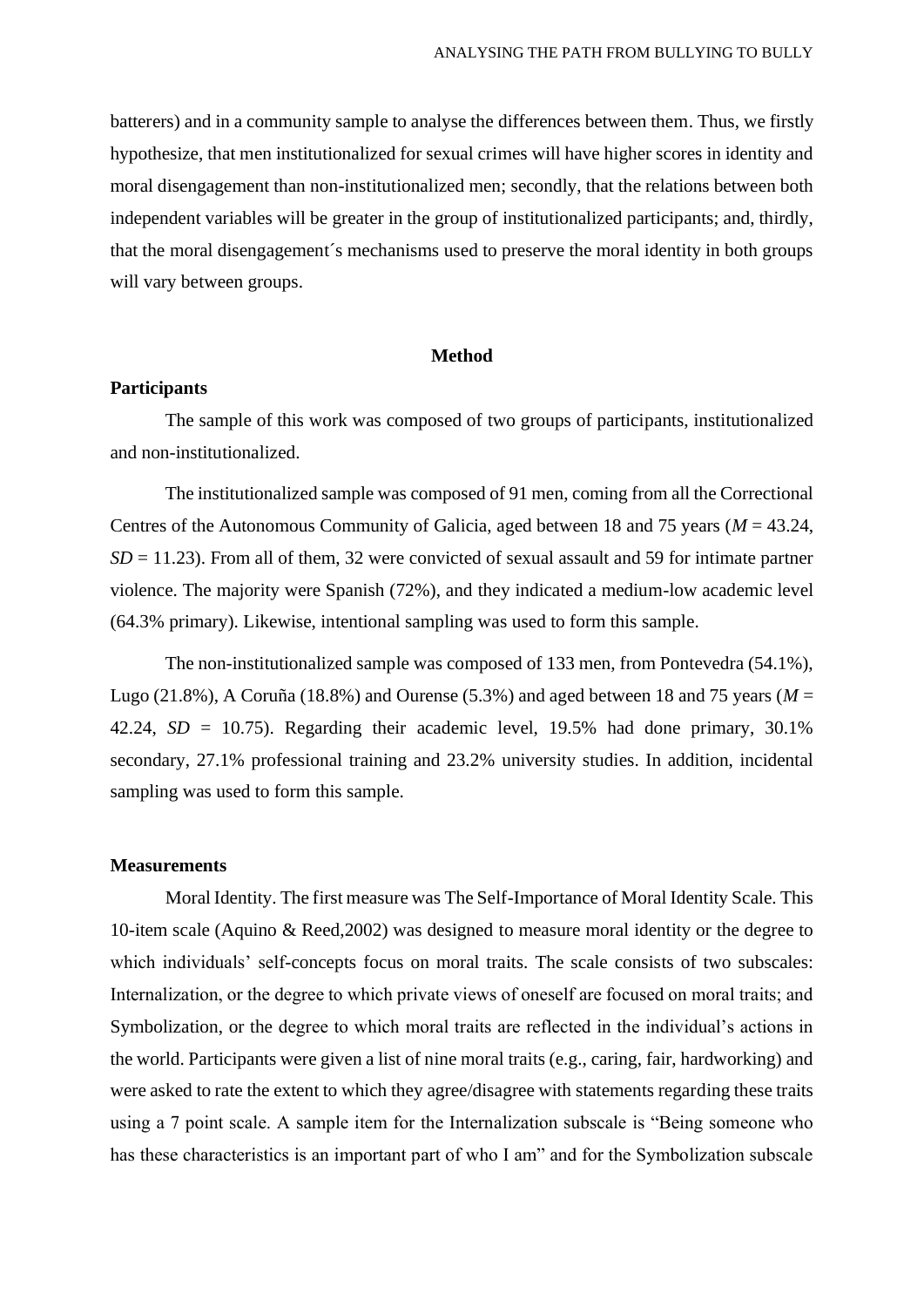is "The fact that I have these characteristics is communicated to others by my membership in certain organizations." This instrument showed an acceptable internal consistency, with Cronbach's alpha for Moral Identity of .66, and for Internalization and Symbolization of .55 and .65 respectively.

Moral Disengagement. The Propensity to Moral Disengagement Scale (Moore et al., 2012) has been used 24-item scale to assess the mechanisms of moral disengagement developed by Bandura et al. (1996). Respondents were asked to indicate the extent to which they agree or disagree with each statement. The items were assessed on a 7-point Likert scale ranging from ''Disagree strongly'' to ''Agree strongly.'' Sample items include ''it is alright to fight to protect your friends,'' and ''if people are living under bad conditions, they cannot be blamed for behaving aggressively.'' This instrument showed an acceptable internal consistency, with Cronbach's alpha for moral disengagement of .81.

### **Ethical Procedures**

Ethical standards were ensured to shield rights of confidentiality, voluntariness and anonymity of the people surveyed.

Specifically, in order to work with institutionalized sample, the standards collected by the Ministry of the Interior of Spain were followed in order to access the centres.

All the participants signed the informed consent before their collaboration, where they were explained that to leave the study did not have any type of drawback. In this way, all procedures in accordance with institutional standards were respected.

### **Data analysis**

Data analyses were conducted on IBM SPSS Statistics 23, and Mplus v.7 was used for the analyses of structural equation modelling. Firstly, one-way ANOVAs were performed to analyse the differences in all the study variables explained by (non) institutionalization. Secondly, correlation analyses were used to assess the associations among the study variables. Thirdly, hierarchical regressions were performed to find out which mechanisms of moral disengagement are associated with both factors of moral identity in each group.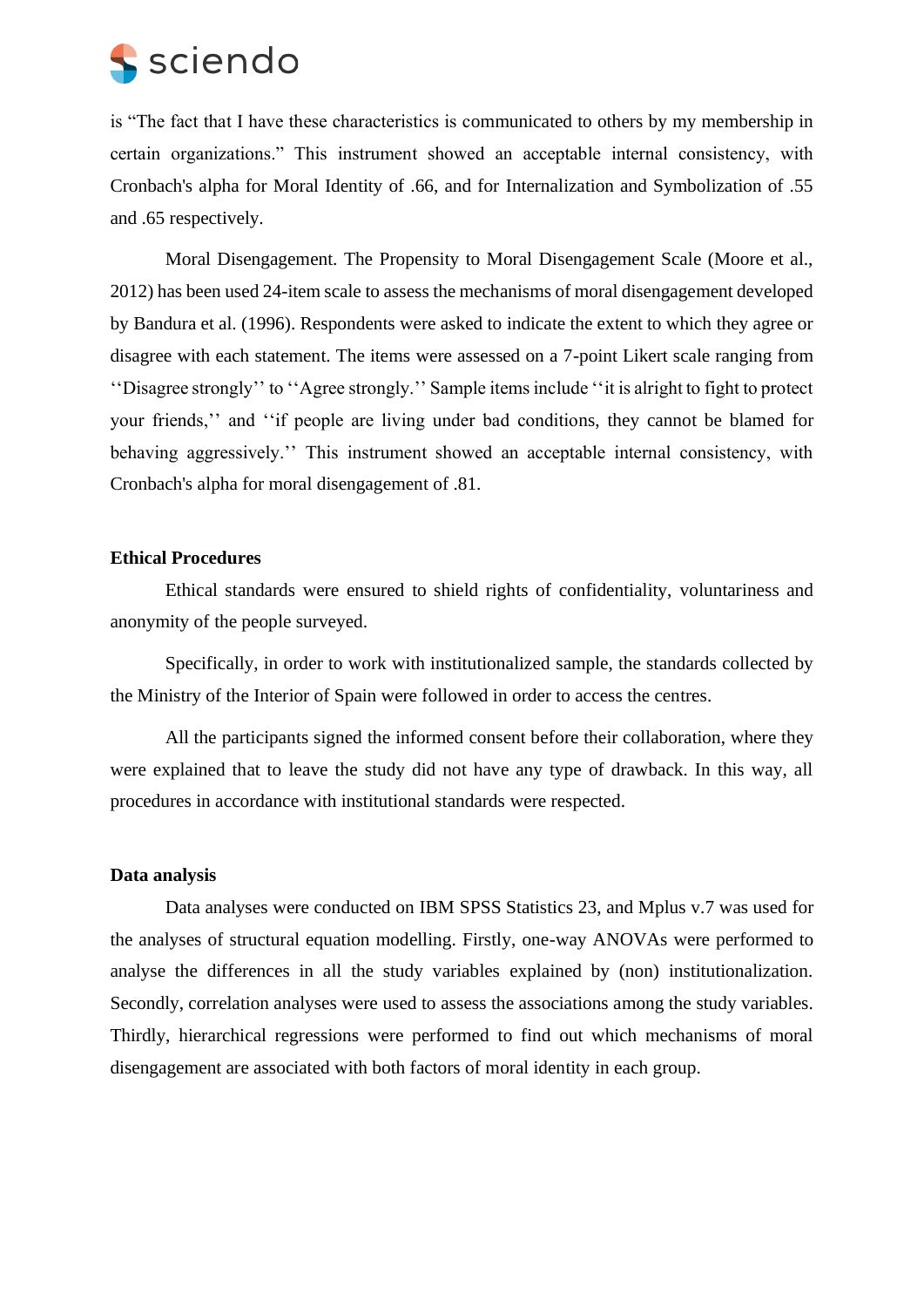#### **Results**

Table 1 shows descriptive statistics including means and standard deviations, internal consistency of each of the scales, as well as the results of ANOVAs for each of the variables. The results show no significant differences between both groups, institutionalized and noninstitutionalized participants, in moral disengagement scores. However, the differences between groups in the internalization and symbolization of moral identity variables have been significant. This is, institutionalized participants have higher scores than non-institutionalized participants in internalization  $F(1, 224) = 20.72$ ,  $p < .001$  and symbolization  $F(1, 224) = 14.52$ , *p* <.001. These scores can be observed in figure 1.

|                                | Institutionalize | Community     |          |                  |             |
|--------------------------------|------------------|---------------|----------|------------------|-------------|
|                                | d Males          | Males         |          |                  |             |
|                                | M(SD)            | M(SD)         | $\alpha$ | $\boldsymbol{F}$ | $\eta_{p2}$ |
| Moral Disengagement            | 50.47 (15.18)    | 49.93 (11.96) | .81      | .09              | .00.        |
| <b>Moral Justification</b>     | 6.83(3.28)       | 6.25(2.49)    | .60      | 2.24             | .01         |
| Euphemistic language           | 6.69(2.86)       | 7.71(2.64)    | .63      | 1.67             | .00.        |
| Advantageous comparison        | 5.18(2.31)       | 5.48(2.37)    | .59      | .82              | .00.        |
| Displacement of responsibility | 6.84(5.18)       | 5.87(2.48)    | .38      | 3.52             | .01         |
| Diffusion of responsibility    | 5.90(2.80)       | 6.15(2.15)    | .55      | .59              | .00         |
| Distorting consequences:       | 7.37(2.21)       | 7.53(2.24)    | .05      | .27              | .00.        |
| Attribution of blame           | 6.03(2.75)       | 5.38(1.42)    | .40      | $5.33*$          | .02         |
| Dehumanization:                | 5.51(2.88)       | 6.05(2.51)    | .66      | 2.36             | .01         |
| Moral identity symbolization   | 16.91(4.53)      | 14.96 (2.93)  | .65      | 15.13***         | .06         |
| Moral identity internalization | 21.50 (3.32)     | 19.77 (2.84)  | .55      | 17.38***         | .07         |

**Table 1.** Descriptive results of all study variables explained by groups

*Note.*  $* p < .05$ ,  $** p < .01$ ,  $** p < .001$ .  $\eta_{p2}$  partial eta squared effect size.

The differences in the scores of moral disengagement and moral identity in the group of institutionalized participants were also analysed, according to the criminal typology, but not finding significant differences between the scores provided by the participants convicted of sexual offences and intimate partner violence *p* > .05.

Table 2 shows correlations between moral disengagement and both factors of moral identity, internalization and symbolization for each group. In the group of non-institutionalized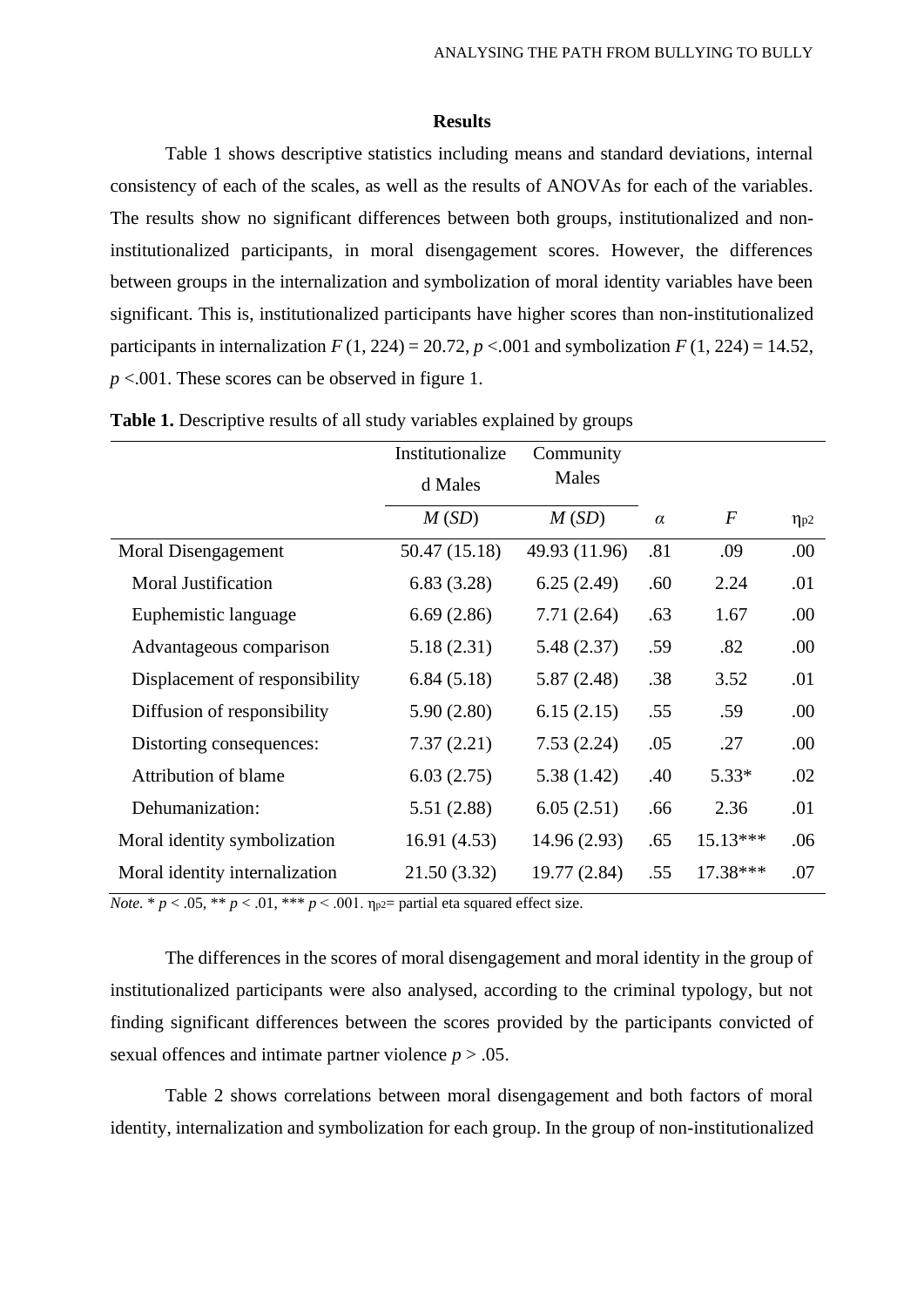participants, the relationships of moral disengagement have been significant with both factors, while in the group of institutionalized participants it has only been related to the symbolization.



Figure 1. Normalized scores in moral disengagement and moral identity obtained in both groups.

|                        |           | $\overline{2}$ | 3 |
|------------------------|-----------|----------------|---|
| 1. Moral Disengagement |           |                |   |
| 2. MI. Symbolization   |           |                |   |
| Institutionalized      | $(.21**)$ |                |   |
| Community              | $.18*$    |                |   |
| 3. MI. Internalization |           |                |   |
| Institutionalized      | $(-.26)$  | $(.30**)$      |   |
| Community              | $-.20*$   | $.25**$        |   |

**Table 2.** Results of the correlation analysis between all variables in both groups

*Note.* The coefficients in brackets correspond to institutionalized males and the coefficients without brackets correspond to non-institutionalized males. \*  $p < .05$ ; \*\*  $p < .01$ ; \*\*\*  $p < .001$ .

Table 3 shows a multiple regression model for each group, through which it can be known which mechanism of moral disengagement is most strongly associated with each factor of moral identity. This table reveals the standardized correlation coefficients *(β)* as well as the scores obtained in the model comparison *test t.*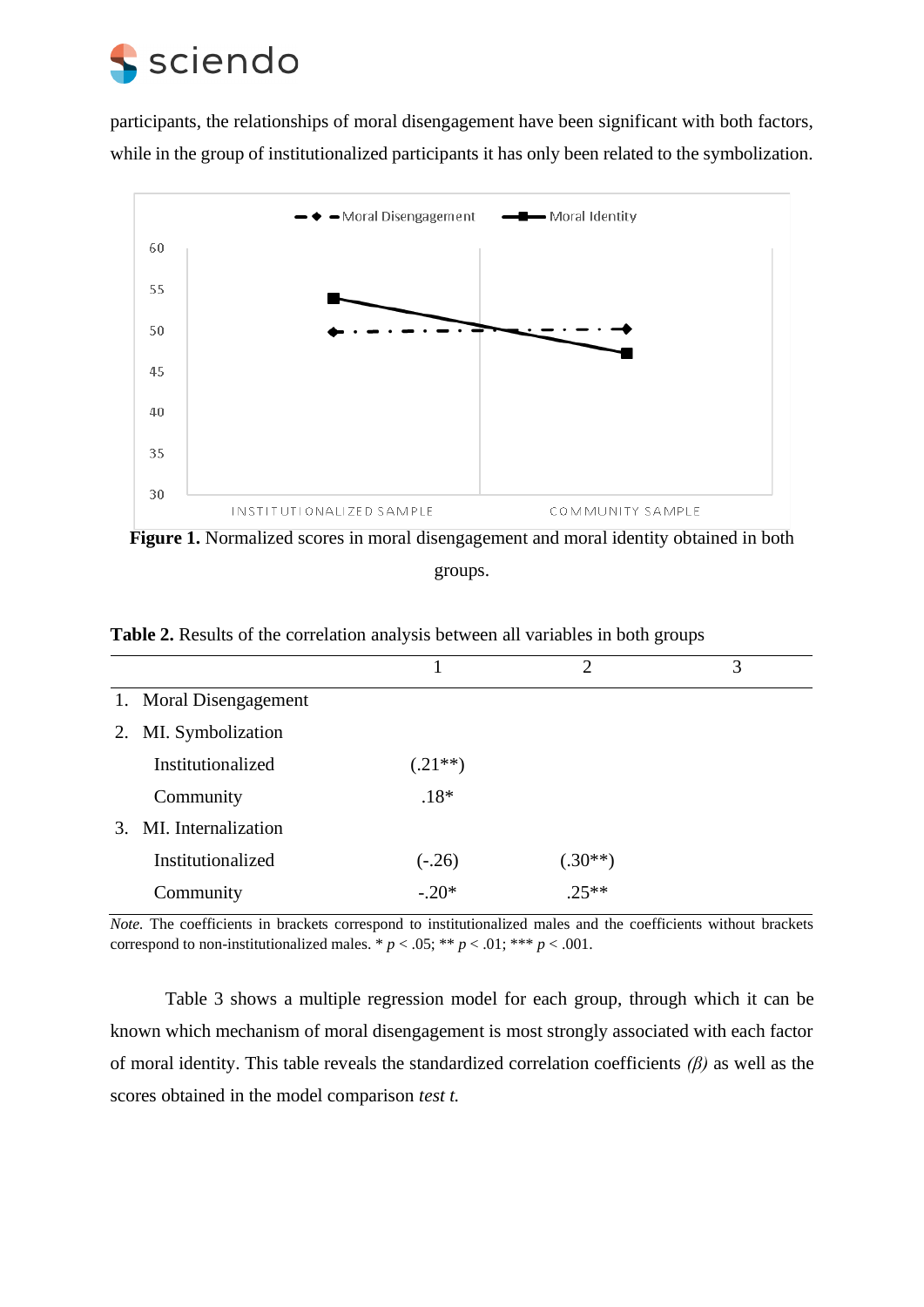| <b>Institutionalized sample</b> |        |             |                |  |  |  |  |
|---------------------------------|--------|-------------|----------------|--|--|--|--|
|                                 | β      | t           | R <sub>2</sub> |  |  |  |  |
| Symbolization                   |        |             |                |  |  |  |  |
| <b>Moral Justification</b>      | .25    | $2.45*$     | .05            |  |  |  |  |
| <b>Community sample</b>         |        |             |                |  |  |  |  |
|                                 | β      | t           | R <sub>2</sub> |  |  |  |  |
| Internalization                 |        |             |                |  |  |  |  |
| Diffusion of responsibility     | $-.42$ | $-4.57$ *** | .08            |  |  |  |  |
| Displacement of responsibility  | .34    | $3.74***$   | .16            |  |  |  |  |
| Dehumanization                  | $-.19$ | $-2.37*$    | .19            |  |  |  |  |
| Symbolization                   |        |             |                |  |  |  |  |
| <b>Moral Justification</b>      | .20    | $2.38*$     | .05            |  |  |  |  |
| Dehumanization                  | .20    | $2.37*$     | .08            |  |  |  |  |

**Table 3.** Predictive moral disconnection mechanisms in the hierarchical regression analysis on internalization and symbolization of moral identity

*Note.* \* *p* < .05; \*\* *p* < .01; \*\*\* *p* < .001

Through each hierarchical regression, low but significant portions of variance can be found in the prediction of moral identity since all *R*<sup>2</sup> oscillate between the values .05 and .19 (for non-institutionalized participants). Moral justification is the common mechanism of moral disengagement in both samples for the symbolization of moral identity. The internalization of the moral identity in the community population can be explained to a greater extent by the mechanism of dehumanization.

#### **Discussion**

The purpose of this work was to study the gap between judgment and moral action through the study of moral identity, in a context in which previously it had not been evaluated: the prison context. In particular, the differences between institutionalized and noninstitutionalized men have been studied, with a view to finding out the functional value of preservation of positive moral identity in each sample. Likewise, moral disengagement has been considered to explain the possible discrepancies between identity and moral behaviour. This approach allows us to connect results from two separate fields, moral and criminal psychology, to improve the psychological interventions that deal with this type of aggressors. However, it is necessary to highlight some limitations that must be considered when interpreting and generalizing the results. Firstly, the data have been obtained exclusively through self-reports that, in the case of this sample, may present certain distortions in the results such as the Rosenthal effect or a certain social desirability (the extreme cases were controlled). Secondly,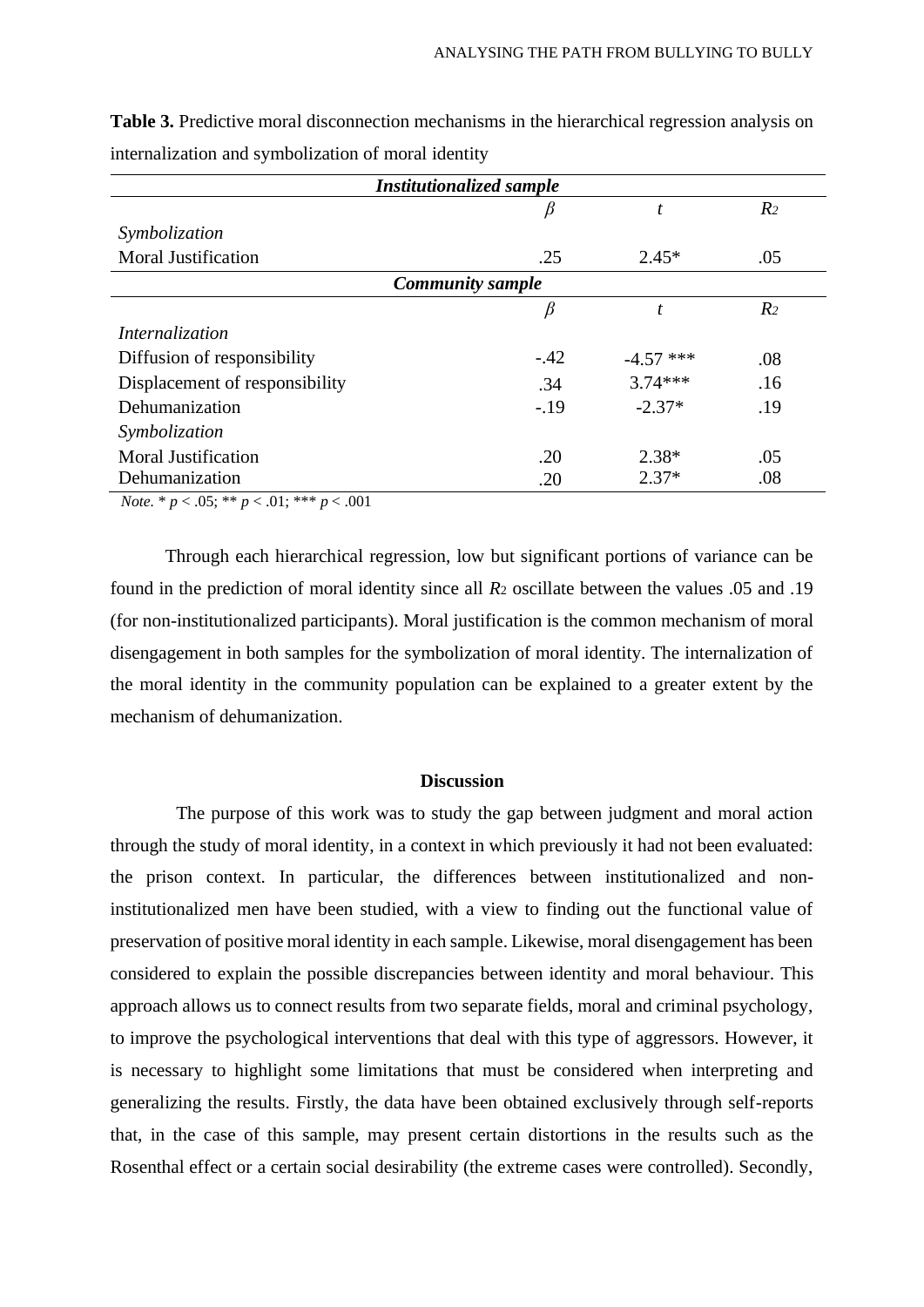the generalization of these results to other contexts must be taken with certain precautions given the peculiarities of the evaluation context: prison inmates. Thirdly, this study assumes a linear relationship between the study variables and criminal behaviour, but it is not necessarily the only one.

Extending this logic, in relation to our first hypothesis, the results have confirmed higher scores in moral identity in the institutionalized population than in the community population. The literature indicates that usually institutionalized participants have a low selfconcept, strongly associated with low social competence. Several studies, which have manipulated experiences of institutionalization, have shown that people have negative emotional reactions when they think they have performed poorly (Kernis, Grannemann, & Barclay, 1989). Although our results seem a priori contradictory to the previous literature, these findings are consistent with the theory of moral compensation (Zhong, Lilienquist,  $\&$  Cain, 2009). This theory proposes that moral (or immoral) behaviour can result from an internal balance between the moral identity of the individual and the cost inherent to prosocial behaviour. In this way, people with a low moral identity increase the motivation to act prosocially (Monin & Miller, 2001; Sachdeva, Iliev & Medin, 2009), while feeling relatively moral reduces the motivation to act prosocially (allowing in certain circumstances, produce moral licenses that lead to reprehensible acts). These results are particular interest in this study context, since previous high scores in this construct had been identified as a protective factor or promoter of prosocial behaviours, especially in community populations (Aquino & Reed, 2002). However, these results may also indicate that, in certain people and in certain contexts, high scores can function as a risk factor in a double sense: facilitating that certain behaviours are perceived legitimate as "moral licenses" and as a predictor of poor initiative for change (Albarracín & Wyer, 2000).

Besides that, although higher scores on moral disengagement were found in the group of institutionalized participants, these differences have not been significant with respect to the scores obtained in the group of non-institutionalized participants. This suggests that both groups use these cognitive strategies to disassociate from moral standards, once they have performed behaviours that, based on them, would be reprehensible.

Regarding our second hypothesis, the results have shown different associations between moral disengagement and moral identity. The moral disengagement has been significantly and positively related to the symbolization of moral identity in both samples. According to these results, it could be said regardless of the institutionalization, that people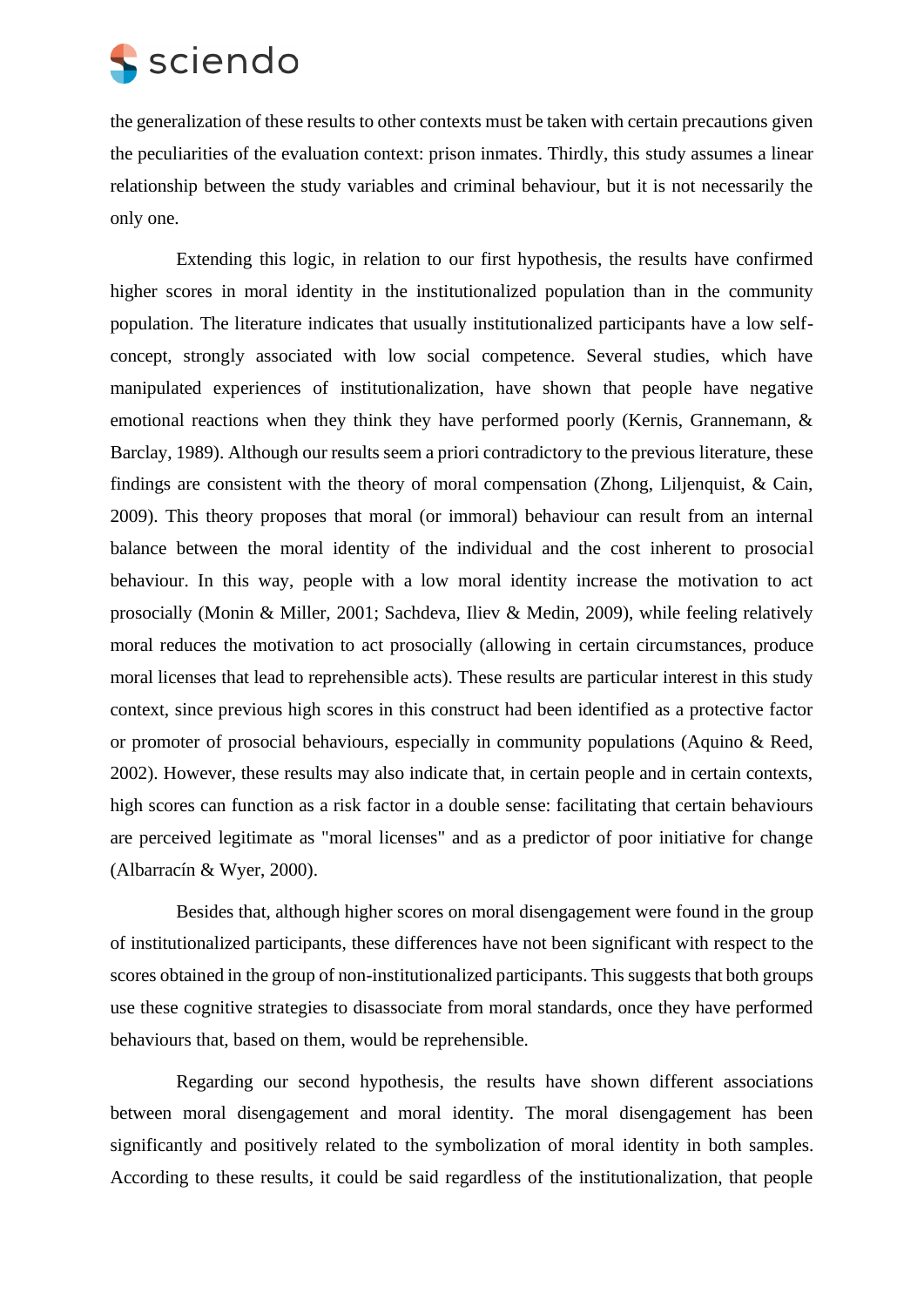strive to preserve and improve positive concepts of themselves before others. Moreover, they can do this by behaving in a moral way, or by cognitive skewing their world concepts through these cognitive mechanisms (Jordan, Mullen, & Murnighan, 2011).

The internalization of the moral identity has been negatively and significantly related to the moral disengagement only in the sample of non-institutionalized participants. These results indicate that in the community sample, repeated use of the mechanisms of moral disengagement to convert the reprehensible behaviours into justifiable ones, is associated with a lesser importance for oneself and behaving as a moral person (Albarracín & Wyer, 2000). However, moral disengagement in the institutionalized population has not had significant relationships with the internalization of moral identity. These findings are consistent with the theory of moral hypocrisy, which does not assume the optimistic assumption that individuals are motivated to achieve moral integrity, but that they are motivated to appear moral in the eyes of others, avoiding the cost of be moral. In this way, the benefits to oneself of moral hypocrisy are obvious: to obtain the material rewards of acting selfishly and to obtain the social rewards of being seen and seeing oneself as honest and moral. These results have some relevance for the treatment of this sample, because the problem is not only that the moral motivation is weak - counteracted by situational pressures or by the use of mechanisms of moral disengagement but the goal is not really to be moral, only see oneself and be seen by others as moral (Batson 2011; Jones & Pittman, 1982).

In addition, it is important to highlight the cognitive strategies used by both groups to reduce the cognitive dissonance between identity and (in) moral behaviour. In the group of noninstitutionalized participants, moral identity has been associated with the mechanisms of perceptions´ change about victims (dehumanization), minimization of the agent´s role (diffusion and displacement of responsibility) and with the cognitive restructuring of one's own harmful behaviour (moral justification). In the group of institutionalized participants, only the cognitive restructuring of the harmful behaviour has been used. Based on these results, the noninstitutionalized population needs to use more diversity of cognitive strategies to reduce the cognitive, affective and anticipatory guilt reactions that arise before the offence.

Finally, it is worth mentioning the need to evaluate moral development in general and moral identity, particularly, in the prison inmates. Specifically, an excessive moral identity can act a risk factor in the motivation for change when making interventions with these offenders. For this reason, one cognitive-behavioural training program is recommended due to their effectiveness, Moral Recognition Therapy (Ferguson & Wormith, 2013; Little & Robinson,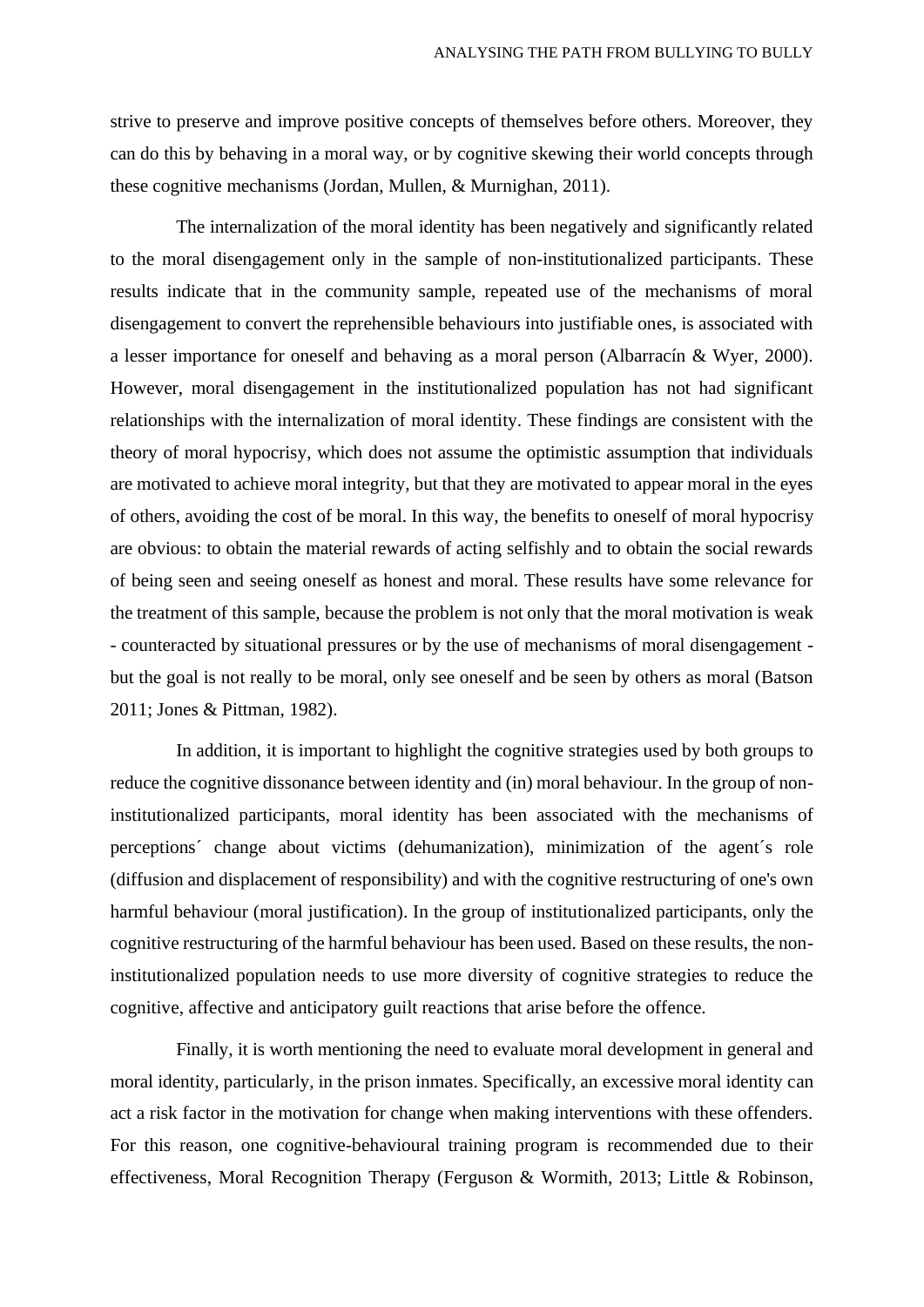

1988). This program works around integrated and structured packages of skills or abilities train based on the protection or risk factors that have been considered (not evidence-based) or observed (evidence-based) that characterize antisocial or criminal groups versus normalized ones.

#### **References**

- Albarracín, D., & Wyer, R. S. J. (2000). The cognitive impact of past behavior: Influences on beliefs, attitudes, and future behavioral decisions. *Journal of Personality and Social Psychology, 79*, 5–22.<http://dx.doi.org/10.1037/00223514.79.1.5>
- Aquino, K., & Reed, I. I. (2002). The self-importance of moral identity. *Journal of personality and social psychology, 83*, 1423-1440.<http://dx.doi.org/10.1037/0022-3514.83.6.1423>
- Bandura, A. (1986). The explanatory and predictive scope of self-efficacy theory. *Journal of social and clinical psychology, 4*, 359-373.<https://doi.org/10.1521/jscp.1986.4.3.359>
- Bandura, A., Barbaranelli, C., Caprara, G. V., & Pastorelli, C. (1996). Multifaceted impact of self‐efficacy beliefs on academic functioning. *Child development, 67,* 1206-1222. <https://doi.org/10.1111/j.1467-8624.1996.tb01791.x>
- Batson, C. D. (2011). What's wrong with morality? *Emotion Review, 3*, 230-236. <https://doi.org/10.1177%2F1754073911402380>
- Batson, C. D., Thompson, E. R., & Chen, H. (2002). Moral hypocrisy: Addressing some alternatives. *Journal of Personality and Social Psychology, 83*, 330-339. <http://dx.doi.org/10.1037/0022-3514.83.2.330>
- Craig, L. A., Browne, K. D., Beech, A., & Stringer, I. A. N. (2006). Differences in personality and risk characteristics in sex, violent and general offenders. *Criminal Behaviour and Mental Health, 16*, 183-194.<https://doi.org/10.1002/cbm.618>
- Ferguson, L. M., & Wormith, J. S. (2013). A meta-analysis of Moral Reconation Therapy. *International Journal of Offender Therapy and Comparative Criminology, 57*, 1076- 1106.<https://doi.org/10.1177%2F0306624X12447771>
- Fuik, E. J. (2014). *The Dark Triad, moral disengagement, and cognitive distortions in adolescents* (Doctoral dissertation). Tilburg University, Tilburg, The Netherlands.
- Hardy, S. A., & Carlo, G. (2011). Moral identity: What is it, how does it develop, and is it linked to moral action? *Child Development Perspectives, 5*, 212-218. <https://doi.org/10.1111/j.1750-8606.2011.00189.x>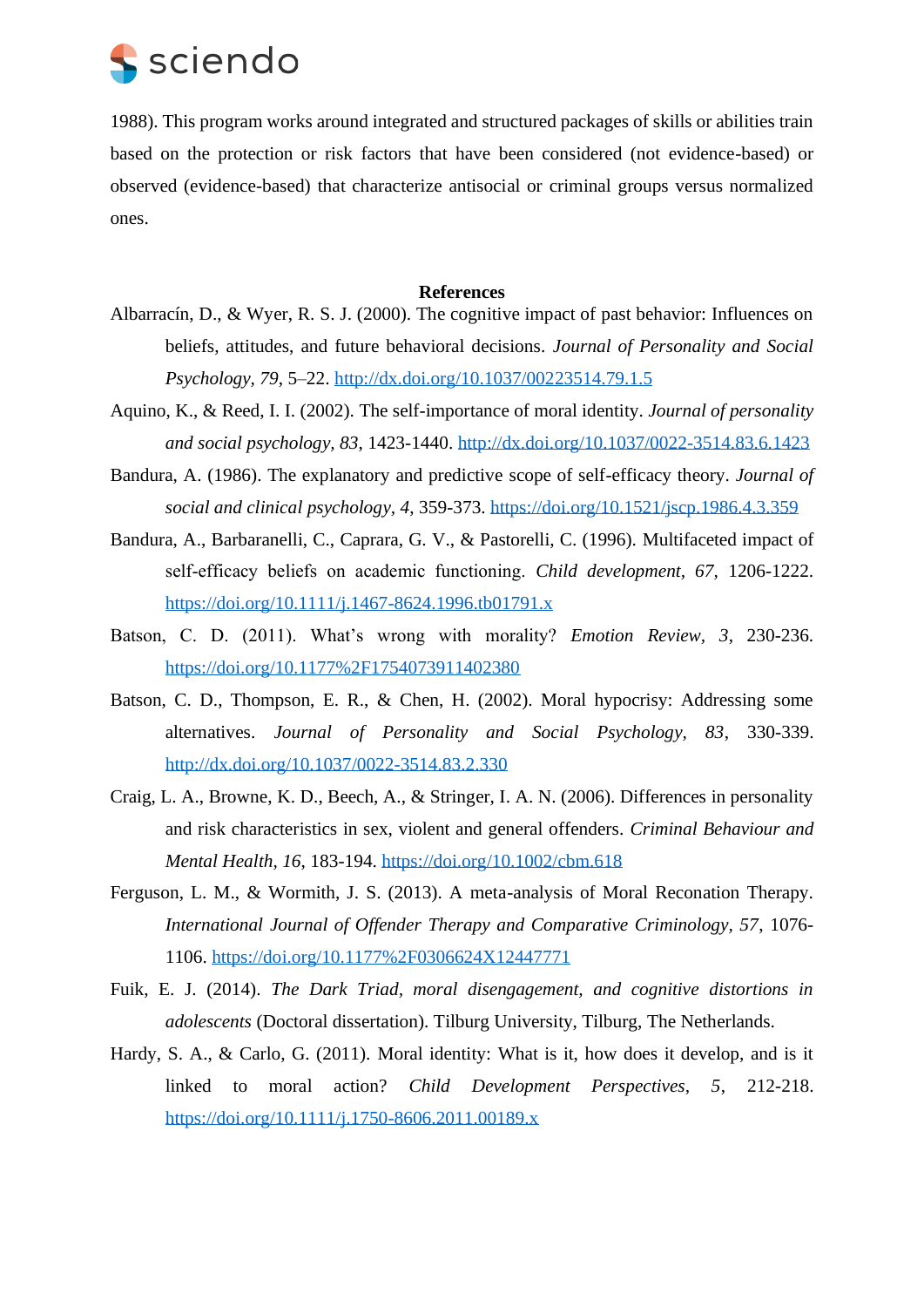- Hertz, S. G., & Krettenauer, T. (2016). Does moral identity effectively predict moral behavior?: A meta-analysis. *Review of General Psychology, 20*, 129-140. <https://doi.org/10.1037%2Fgpr0000062>
- Hymel, S., Schonert-Reichl, K., Bonanno, R., Vaillancourt, T., & Rock Henderson, N. (2010*).*  Bullying nd morality. understanding how good kids can behave badly. In S.R. Jimerson, S.M. Swearer, & D.L. Espelage (Eds.), *Handbook of bullying in schools. An international perspective* (pp. 101–118). New York: Routledge
- Instituto Nacional de Estadistica- I.N.E.- (2017). *Statistics on domestic violence and gender violence* [Estadística de violencia doméstica y violencia de género]. Retrieved from: [http://www.ine.es/dyngs/INEbase/es/operacion.htm?c=Estadistica\\_C&cid=125473617](http://www.ine.es/dyngs/INEbase/es/operacion.htm?c=Estadistica_C&cid=1254736176866&menu=ultiDatos&idp=1254735573206) [6866&menu=ultiDatos&idp=1254735573206](http://www.ine.es/dyngs/INEbase/es/operacion.htm?c=Estadistica_C&cid=1254736176866&menu=ultiDatos&idp=1254735573206)
- Jones, E. E., & Pittman, T. S. (1982). Toward a general theory of strategic self-presentation. *Psychological perspectives on the self, 1,* 231-262. Retrieved from: <https://psycnet.apa.org/record/1986-09706-001>
- Jordan, J., Mullen, E., & Murnighan, J. K. (2011). Striving for the moral self: The effects of recalling past moral actions on future moral behavior. *Personality and Social Psychology Bulletin, 37,* 701–713.<http://dx.doi.org/10.1177/0146167211400208>
- Kernis, M. H., Grannemann, B. D., & Barclay, L. C. (1989). Stability and level of self-esteem as predictors of anger arousal and hostility. *Journal of Personality and Social Psychology, 56,* 1013-1022.<http://dx.doi.org/10.1037/0022-3514.56.6.1013>
- Little, G. L., & Robinson, K. D. (1988). Moral reconation therapy: A systematic step-by-step treatment system for treatment resistant clients*. Psychological Reports, 62,* 135-151. <https://doi.org/10.2466%2Fpr0.1988.62.1.135>
- Lösel, F., & Farrington, D. P. (2012). Direct protective and buffering protective factors in the development of youth violence. *American journal of preventive medicine*, *43*, S8-S23. <https://doi.org/10.1016/j.amepre.2012.04.029>
- Ministerio del Interior de España (2018). *Crime Balance. Fourth Quarter 2018* [Balance de Criminalidad. Cuarto Trimestre 2018]. Retrieved from: [http://www.interior.gob.es/documents/10180/8736571/informe+balance+2018+4%C2](http://www.interior.gob.es/documents/10180/8736571/informe+balance+2018+4%C2%BA%20trimestre.pdf/fb51653e-77f5-44da-9d23-535dbf4b2edd) [%BA%20trimestre.pdf/fb51653e-77f5-44da-9d23-535dbf4b2edd](http://www.interior.gob.es/documents/10180/8736571/informe+balance+2018+4%C2%BA%20trimestre.pdf/fb51653e-77f5-44da-9d23-535dbf4b2edd)
- Monin, B., & Miller, D. T. (2001). Moral credentials and the expression of prejudice. *Journal of Personality and Social Psychology, 81*, 33-43. [http://dx.doi.org/10.1037//0022-](http://dx.doi.org/10.1037/0022-3514.81.1.33) [3514.81.1.33.](http://dx.doi.org/10.1037/0022-3514.81.1.33)